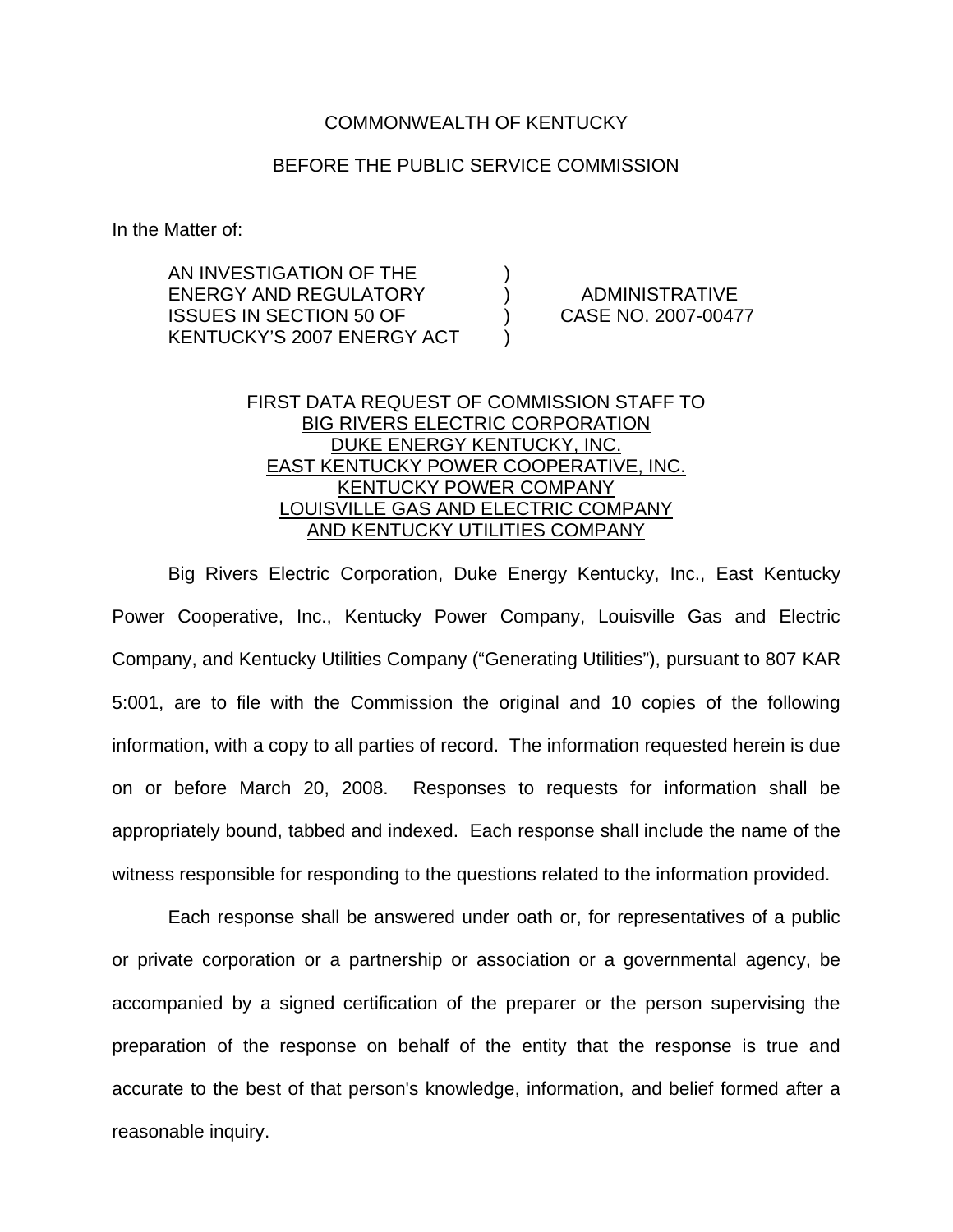The Generating Utilities shall make timely amendment to any prior responses if they obtain information which indicates that the response was incorrect when made or, though correct when made, is now incorrect in any material respect. For any request to which the Generating Utilities fail or refuse to furnish all or part of the requested information, they shall provide a written explanation of the specific grounds for their failure to completely and precisely respond.

Careful attention shall be given to copied material to ensure that it is legible. When the requested information has been previously provided in this proceeding in the requested format, reference may be made to the specific location of that information in responding to this request.

1. Refer to the Joint Testimony of Lonnie E. Bellar ("Bellar Testimony"), page 5, which discusses the potential for renewable resource power purchases to result in a net reduction in the amount of new generation utilities propose to build. There are a number of bills pending in the U. S. Congress that may impact the construction of new generation facilities in the future, primarily those bills that would result in federal regulation of the amount of Carbon Dioxide ("CO2") produced by utilities in the generation of electricity.

a. Explain whether each of the Generating Utilities anticipates some form of federal CO2 regulation to be enacted in the near future. Identify which of the pending bills each of the Generating Utilities favor and which of the pending bills, if any, each believes will become law.

b. Explain whether each of the Generating Utilities is currently incorporating the uncertainty and/or potential for  $CO<sub>2</sub>$  regulation into its respective Integrated Resource Plan demand-side and supply-side planning processes and how this may be affecting the timeline for future construction of new generation.

-2- Administrative Case No. 2007-00477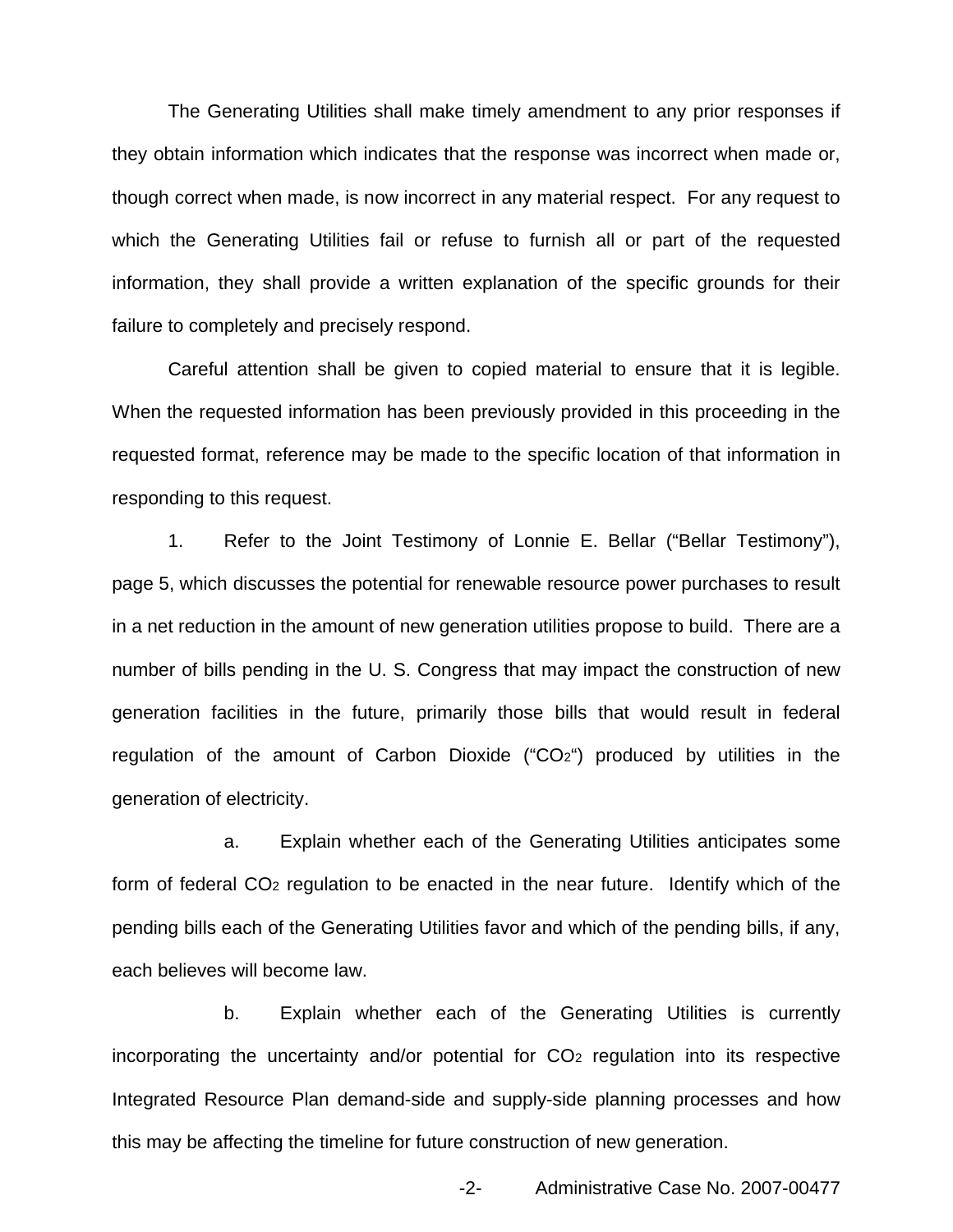c. Using the Generating Utilities' own estimates of the cost of CO2 removal, describe the potential changes in the type of new or expanded demand-side management ("DSM") programs that each believes may become cost effective in Kentucky and the potential energy and demand savings each program is estimated to produce.

d. Using each of the Generating Utilities' own estimates of the cost of CO2 removal, identify the potential changes in the relative cost effectiveness of renewable generation, distributed generation and cogeneration in Kentucky.

e. Explain whether each of the Generating Utilities is aware of anything that presently would prevent each of them from developing additional generation capacity from renewable sources, distributed generation sources or cogeneration sources in Kentucky either as sole owner or with an equity stake in these types of projects.

2. Refer to pages 5-6 of the Bellar Testimony. Expand on the scope of work the Generating Utilities anticipate that the proposed task force would consider. For example, explain whether metering and interconnection standards, standard offer contracts, avoided cost analysis, and cost recovery of new meters, renewables, and distributed generation would be considered as part of the scope of work for the task force. What groups do the Generating Utilities expect would be members of the task force?

3. Refer to the Bellar Testimony, page 2, lines 8-14.

a. Mr. Bellar states that, with the exception of Duke Energy Kentucky ("Duke"), the Generating Utilities do not believe that additional legislation is necessary or desirable to eliminate the impediments to cost-effective DSM strategies. Is it the position of the Generating Utilities, other than Duke, that additional incentives for DSM

-3- Administrative Case No. 2007-00477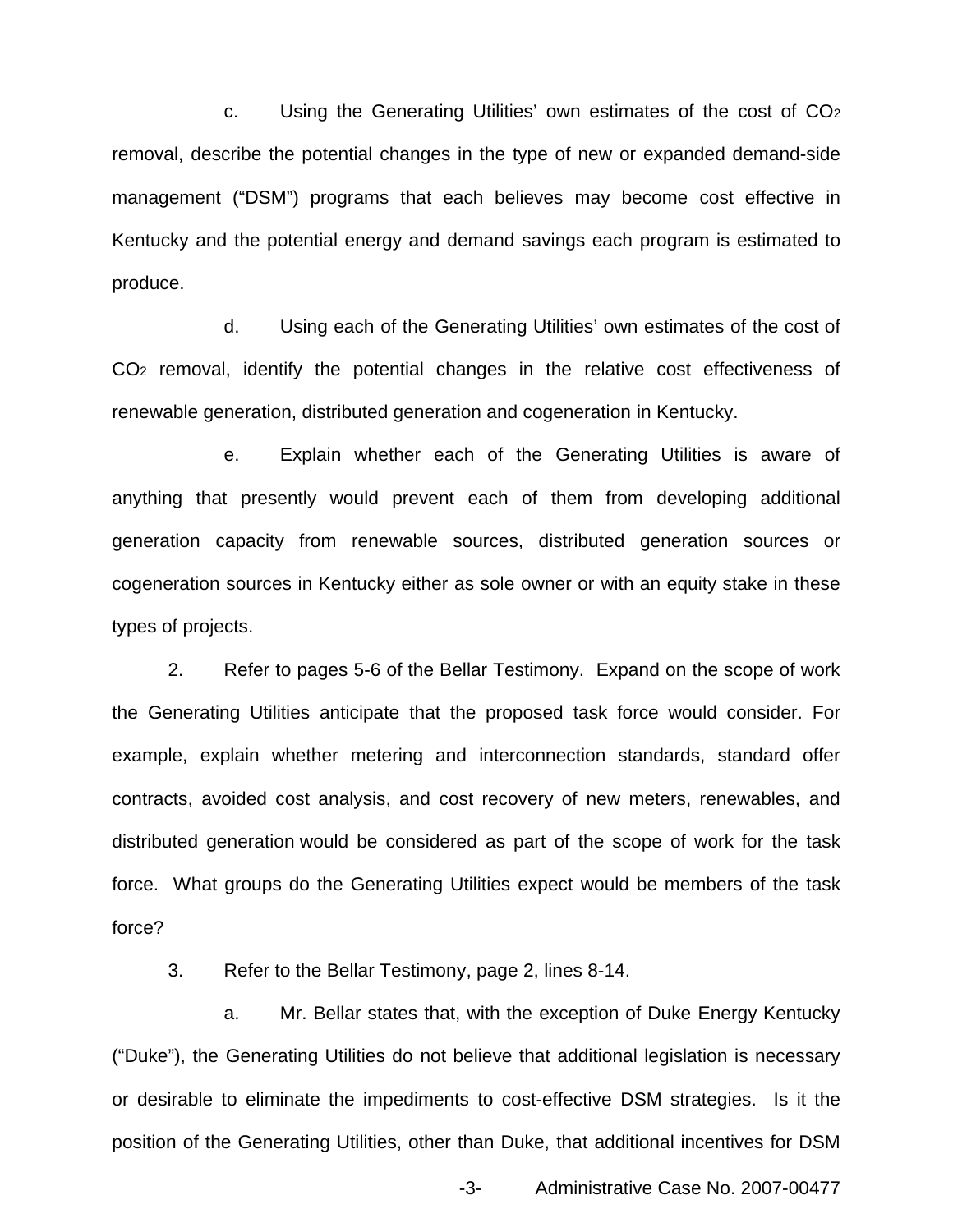would not result in the adoption of additional DSM programs or the expansion of any current DSM programs?

b. The Generating Utilities also believe that the current planning and certificating processes are adequate to ensure the utilities consider such programs. The Integrated Resource Plan ("IRP") regulation 807 KAR 5:584, Section 8(4)(a)(6), requires each generating utility to provide the reductions or increases in peak demand from new conservation and load management or other demand-side management programs. Cite any requirement included in the certificate process that requires such documentation.

4. Refer to the Bellar Testimony, page 2, line 17 to page 4, line 7.

a. Mr. Bellar states that the Generating Utilities have an impressive array of successful energy efficiency and DSM strategies. Are there any programs that have not been implemented by every Generating Utility? If yes, describe each such program, identify the generating utility that has not adopted the program, and explain the reason why that utility has not adopted that program.

b. If not addressed in 4(a) above, identify the Generating Utilities with residential or commercial load control programs (for example, air-conditioners, water heaters, pool pumps). Explain why the Generating Utilities without such load control programs do not offer such direct load control.

c. Explain where consideration of renewables is specifically required in the IRP or certificate process.

d. Explain the relevance to this proceeding of the fact that the report "Kentucky's Energy Opportunities for Our Future: A Comprehensive Energy Strategy," a document released in February 2005, does not mention revision of any utility planning process.

-4- Administrative Case No. 2007-00477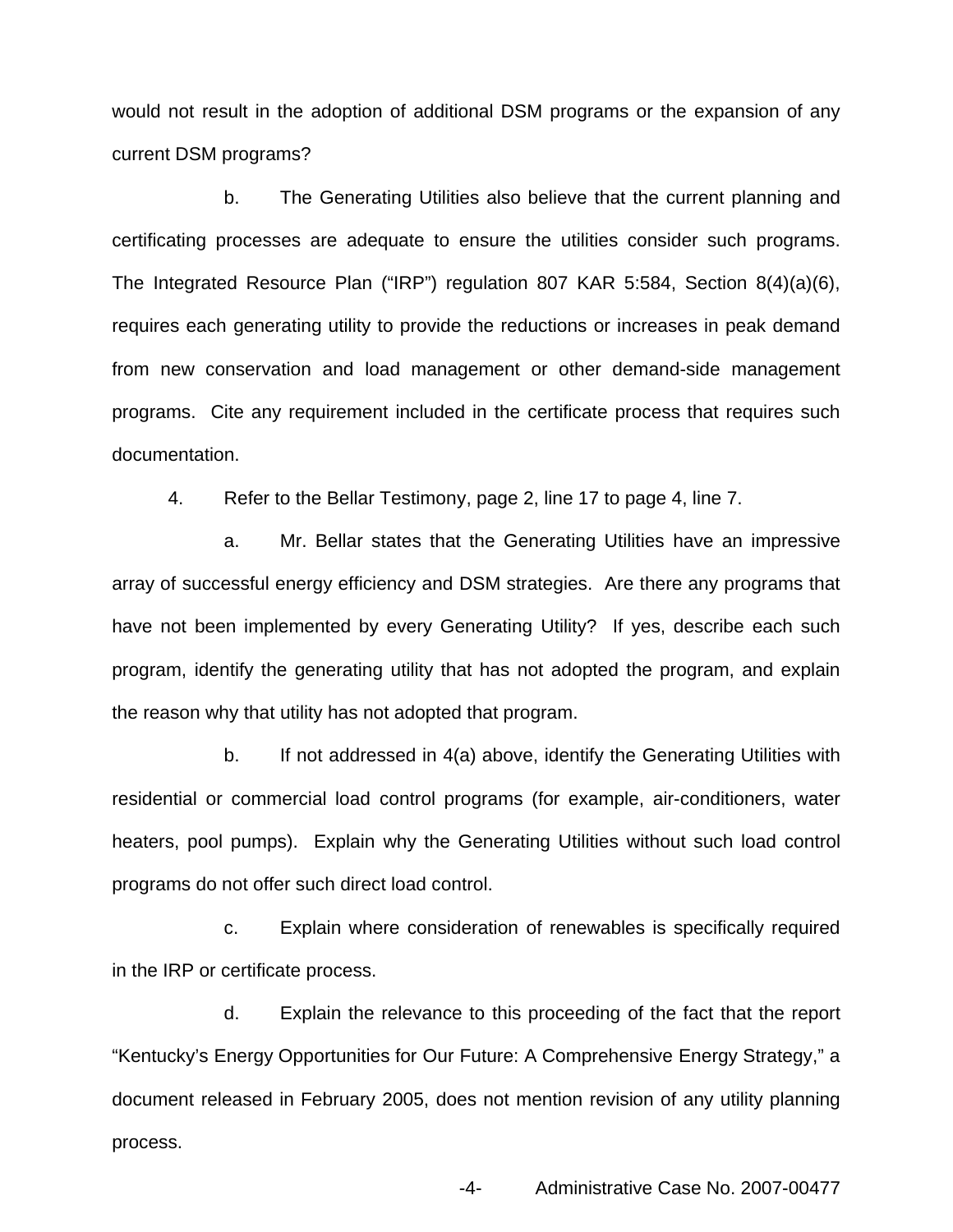5. Refer to the discussion of "full-cost accounting" included on pages 6 and 7 of the Bellar Testimony. Identify the specific externalities that the Generating Utilities incorporate in their planning processes.

6. Although the Generating Utilities see no need to modify rate structures for achieving energy efficiency, what is the Generating Utilities' position regarding "revenue decoupling?"

7. Refer to the Bellar Testimony at page 7, lines 15-17. Explain whether additional opportunities exist to encourage the further development of energy efficiency and DSM programs through rate structures and cost recovery. Include in the explanation a discussion of the position of the Generating Utilities on the use of inclining block rates as well as other rate design techniques to discourage usage.

8. Refer to the discussion on page 2, line 9, through page 3, line 16, of the Bellar Testimony filed on behalf of Kentucky Utilities Company ("KU") and Louisville Gas and Electric Company ("LG&E"). Mr. Bellar essentially supports annual reviews of utilities financial results to ensure that utility revenues remain consistent. What is the position of the Generating Utilities regarding such reviews?

9. Refer to the incentives set forth for energy efficiency on page 4, lines 4-19, of the Bellar Testimony filed on behalf of KU and LG&E. What is the position of the Generating Utilities regarding these incentives?

10. Refer to the discussion of the proposed treatment of purchased power on page 5, lines 1-10, of the Bellar Testimony filed on behalf of KU and LG&E. What is the position of each of the Generating Utilities regarding the treatment proposed by Mr. Bellar?

11. Refer to the Bellar Testimony on behalf of KU and LG&E. Mr. Bellar discusses the demand-side management statute, KRS 278.285 and notes the "plethora

-5- Administrative Case No. 2007-00477